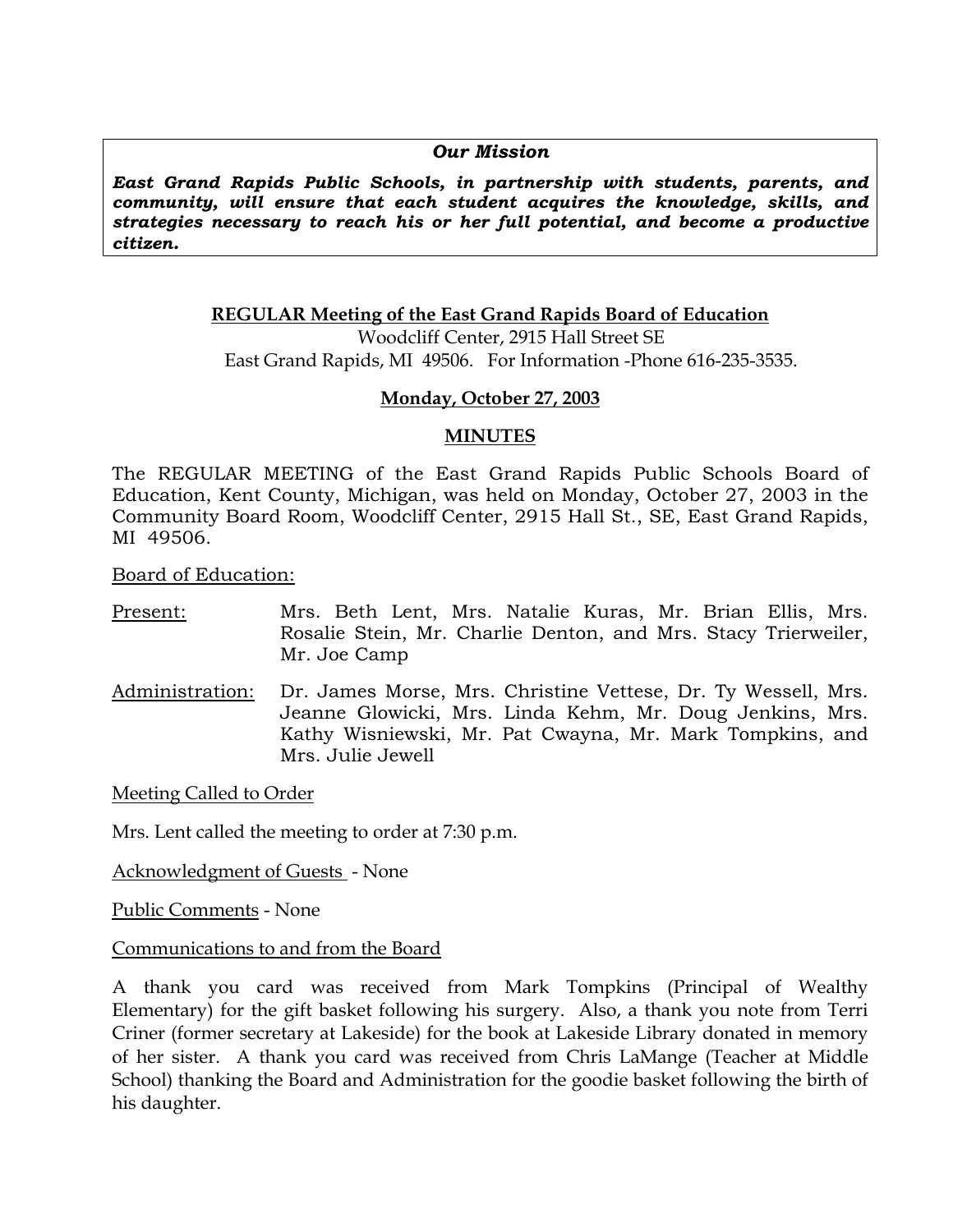### High School Council President's Report

Ms. Steffie Kabat indicated homecoming was a success. The Seniors made several thousand dollars for graduation. Next week, Cystic Fibrosis penny wars begin. Jars will be placed in classrooms and each class will match donations. They hope to raise \$200. The Arts and Crafts show will be November 22nd. The show is always a big event and a big money maker for the student body. In December, the food drive will begin and information will be coming out about that service project.

### EGREA President's Report

Mrs. Cynthia Bischoff commented about how positive the Diversity breakfast was and how she heard many comments about the helpful discussions. Seven people visited Wealthy from Wayne Westland Schools to look at differentiation and how child study helps keep Special Education numbers down.

### Recognition of the East Grand Rapids Commended Students in the 2004 Merit Scholarship Competition

Dr. Morse introduced Glenn Mitcham, Senior Class Counselor. Mr. Mitcham stated these students represent the student leaders, captains, and leaders in the school. These students have scored in the 96th percentile or higher on the PSAT test

Dr. Morse and Mr. Ellis congratulated and presented Certificates of Recognition to: Ms. Holly A. Benedict, Ms. Katharine Christensen, Mr. Brian D. Flynn, Ms. Alice F. Gallmeyer, Ms. Kathleen M. Hooks, Mr. Adam M. Kirk, Mr. Matthew A. Kruer, Mr. Andrew J. Martin, Mr. Andrew M. Schad, Ms. Irene E. Setchfield, and Mr. Michael D. Vranian.

## Recognition of Award to URS for the Jimmy Gerken Plaza

Mr. Derks, Assistant Superintendent for Business, introduced Mark Wrona of URS, who gave an overview of the award. He stated that this was the most gratifying project he has ever worked on and he is sorry it is over. The award is from the Michigan Chapter of the Society of Landscape Architects. There were 45 submittals with only 6 projects chosen to receive an award. He shared some of the very positive comments from the judges. Dr. Morse, Mr. Derks, and Mr. Camp accepted the award on behalf of the District. Certificates were also presented to Mr. Jim Schwass and Mr. Bill Schoonveld from OAK as well as to Norm Katerberg and Jason Flier both from Katerberg VerHage. Mr. Wrona also presented to the District the presentation board, which was submitted for the judging. This will be framed and displayed along with the certificate

### *Discussion Items:*

## Child Care Program Update

Mr. Derks introduced Mrs. Julie Jewell, Child Care Supervisor, and thanked her for her work. Mrs. Jewell passed out written reports and went over the statistics comparing last year from this year. There are 157 children enrolled in the childcare program this year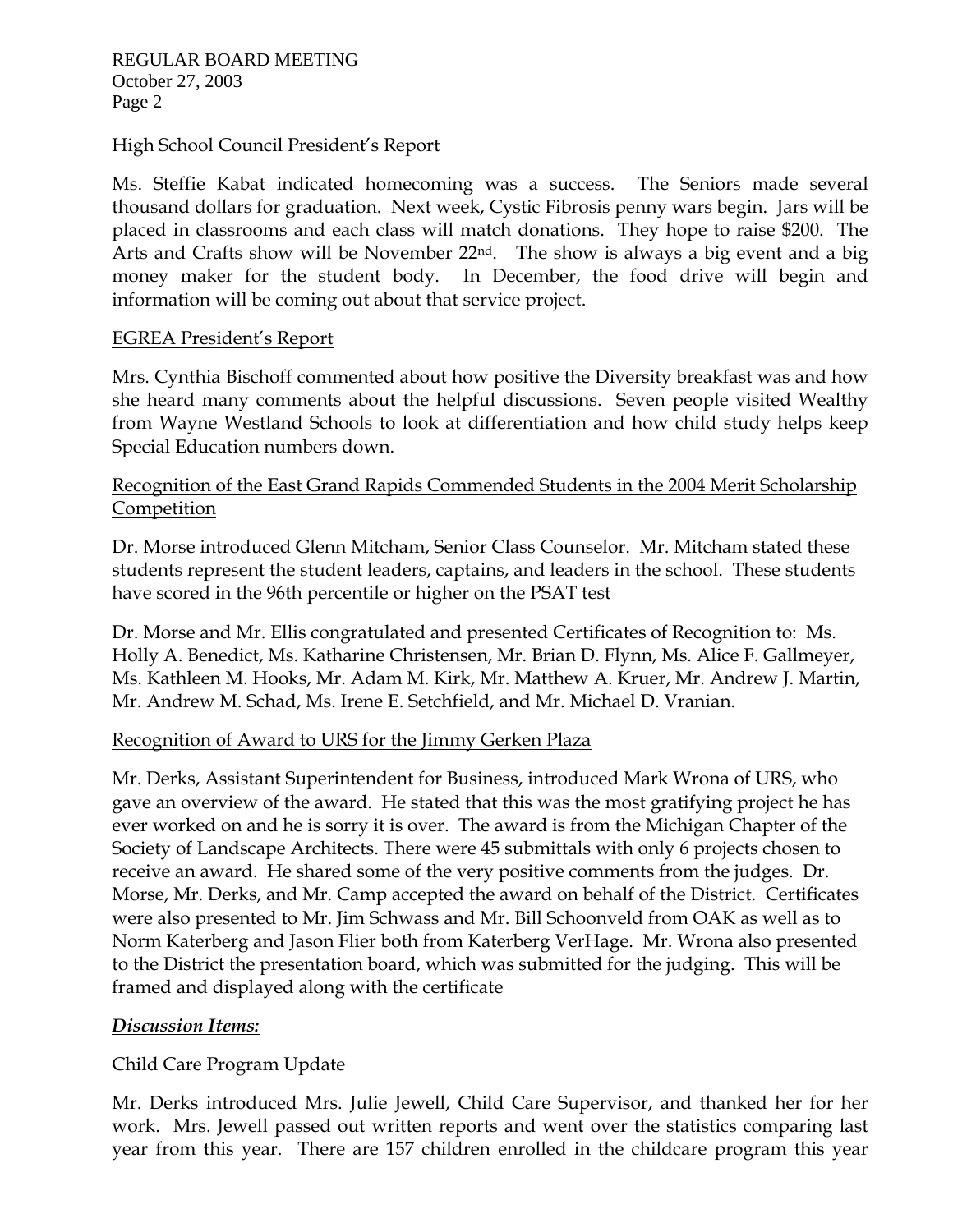compared to 139 last year. This year they have increased the program with less staffing due to budget reductions. Bright Beginnings, a birth through 5-year-old program funded by the KISD in Kent County, also meets two days per month in the Child Care Center space. Mr. Ellis commented that this is a great service to offer to the community and commended the Administration for starting the program and Mrs. Jewell for all of her work. Mrs. Stein says she hears rave reviews from co-workers and asked if we have ever thought about a 3-year-old program? Mrs. Jewell explained that 3 year olds need more care than the older children but in the future we could look at the feasibility of offering a 3 year-old program. Mr. Denton asked if transportation has been an issue this year with only one bus. Mrs. Jewell responded that it has not.

MEAP Scores – Mrs. Christine Vettese, Mr. Doug Jenkins, Mrs. Kathy Wisniewski (Enclosure #10)

Mrs. Vettese and Mr. Jenkins presented a power point presentation on the MEAP scores. The MEAP scores this year were a team effort with Mrs. Vettese; Mr. Jenkins and Mrs. Wisniewski. Dr. Morse thanked Mrs. Vettese for her positive reaction in handling MEAP data with the loss of Mrs. Elliott, due to budget cuts. The presentation provided an overview of the scores. Some of the tests were moved from one grade level to another so this is the first time we are getting scores in those grades. There is a website from the State for parents to access to check scores. It is called Michigan School Info Online for parents. East Grand Rapids scores tend to be highest in the state. Part of the presentation focused on the ten things we are doing right: 1. Strong building leadership. 2. Content experts in all buildings and at all levels (teachers). 3. Identify, plan and bolster students needing extra support. 4. Student achievement owned by teachers. 5. Assessments embedded in curriculum and daily work. 6. Intentional adjustments to curriculum. 7. Strong reading spillover. 8. KISD gap analysis building teams. 9. Parent communications and support. 10. Instruction office decoding the constant blitz of state and national mandates. The committee recognizes that now is not the time to sit on our laurels, now is the time to "Zoom" in by: 1. Energizing writing. 2. Promoting data sophistication. 3. Supporting building MEAP plans. 4. Activating the MEAP administrative team, Doug Jenkins, Kathy Wisniewski and Christine Vettese. The MEAP has been moved back to Department of Education from the Treasury Department. Mr. Ellis remarked that we have a great learning culture. We will have challenges with budget cuts. We need to keep what we have and keep going.

First Reading of Policy #8320 (Electronic Communication Devices) and Policy #5250 (Employee Use of Electronic Communication Devices) – (Enclosure #11)

Mr. Ellis reviewed the change in the law regarding communications policy. East is one of few districts to already have a policy. Policy #8320 - Mrs. Stein wondered about the wording, use of may or will, wanting to keep consistent with how other policies read. Mrs. Kuras suggested changing the title to "Student Use of Electronic Communication Devices" since policy #5250 specifically is geared toward employees. This policy will go before the Lead Team for another review of the language and be brought back to the Board in November. There was a concern of how employees will be informed of policy # 5250.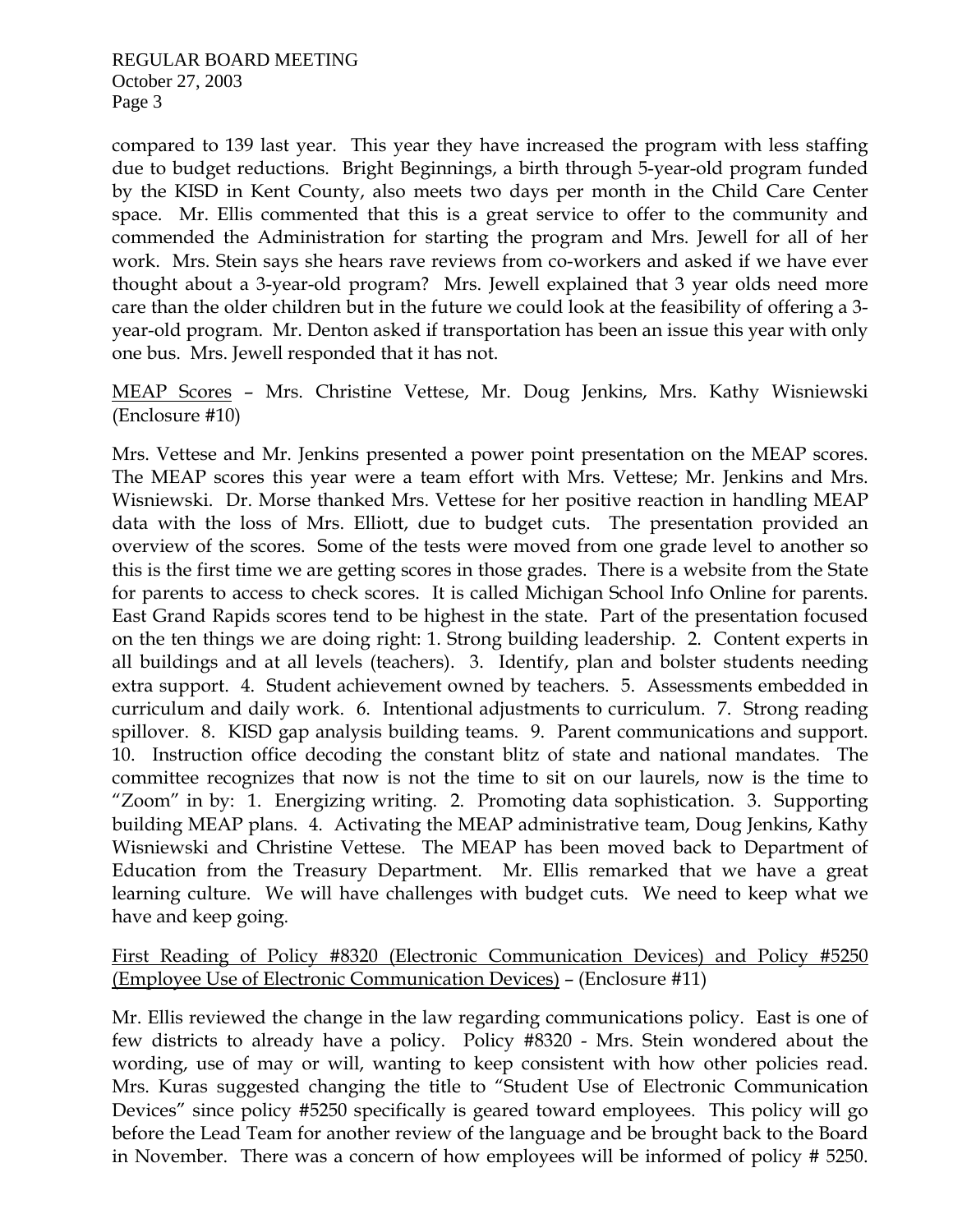Dr. Morse shared that Administrators will share the policy at staff meetings. Mr. Ellis stated the committee has started work on Policy #9250 - Use of District Facilities. The committee hopes to bring this to the November meeting for the first reading.

### *Action Items - Consent Agenda:*

#### Approval of Minutes of REGULAR MEETING of 9/22/03 (Enclosure #12)

Mr. Denton moved to approve the minutes of the Regular meeting of 9/22/03 and Mrs. Kuras seconded the motion. The motion passed 7-0.

### Approval of Payment of Bills for September 2003 (Enclosure #13)

Mr. Denton moved to approve the payment of bills for September 2003 and Mrs. Kuras seconded the motion. The motion passed 7-0.

### *Other Action Items:*

### Approval of Middle School Athletic Policy and Fees (Enclosure #14)

Dr. Wessell and Mrs. PK Mason gave a power point presentation of the committee recommendations. They introduced some of the members of the committee and shared the philosophy of no-cuts and the other items of the policy. It was felt that the fall tennis team should only be charged \$50 due to no transportation being provided for the 2003-04 school year. Mrs. Stein noted that the fees are for this year only. Club sports are now called nonfunded sports.

Mr. Camp moved and Mrs. Trierweiler seconded the motion to approve the recommendations presented by the Middle School Advisory Committee and the fees of \$75.00 per sport with a family maximum of \$225.00 as recommended by the Board Finance Committee and Administration. Tennis fees for this year only will be \$50 due to no transportation. The policy is retroactive to the beginning of the 2003-04 school year. The motion passed 7-0.

### Approval of a Resolution for a Food Service Co-op (Enclosure #15)

 Mr. Derks explained to the Board the proposal to start a Food Service Co-op, with 70 school districts to be involved. Chartwells, our Food Service management company, will head the co-op and we will be the front district to fill out the necessary paperwork, etc. The State will not allow Chartwells to do this. It has to be a school district. There will not be much additional work for us. Mr. Derks is asking the Board to authorize him to proceed and he will bring back the formal documentation, which is being drafted by Thrun, Maatsch and Nordberg (Gordon Van Wieren), who also drafted language for the Great Lakes Co-op. There will be no compromise on the quality of food but we will be saving dollars by being able to buy commodities at a savings.

Mrs. Stein moved to approve and Mr. Camp seconded the motion to authorize the Administration to enter into agreements to establish the East Grand Rapids Public Schools Food Cooperative Commission. The motion passed 7-0.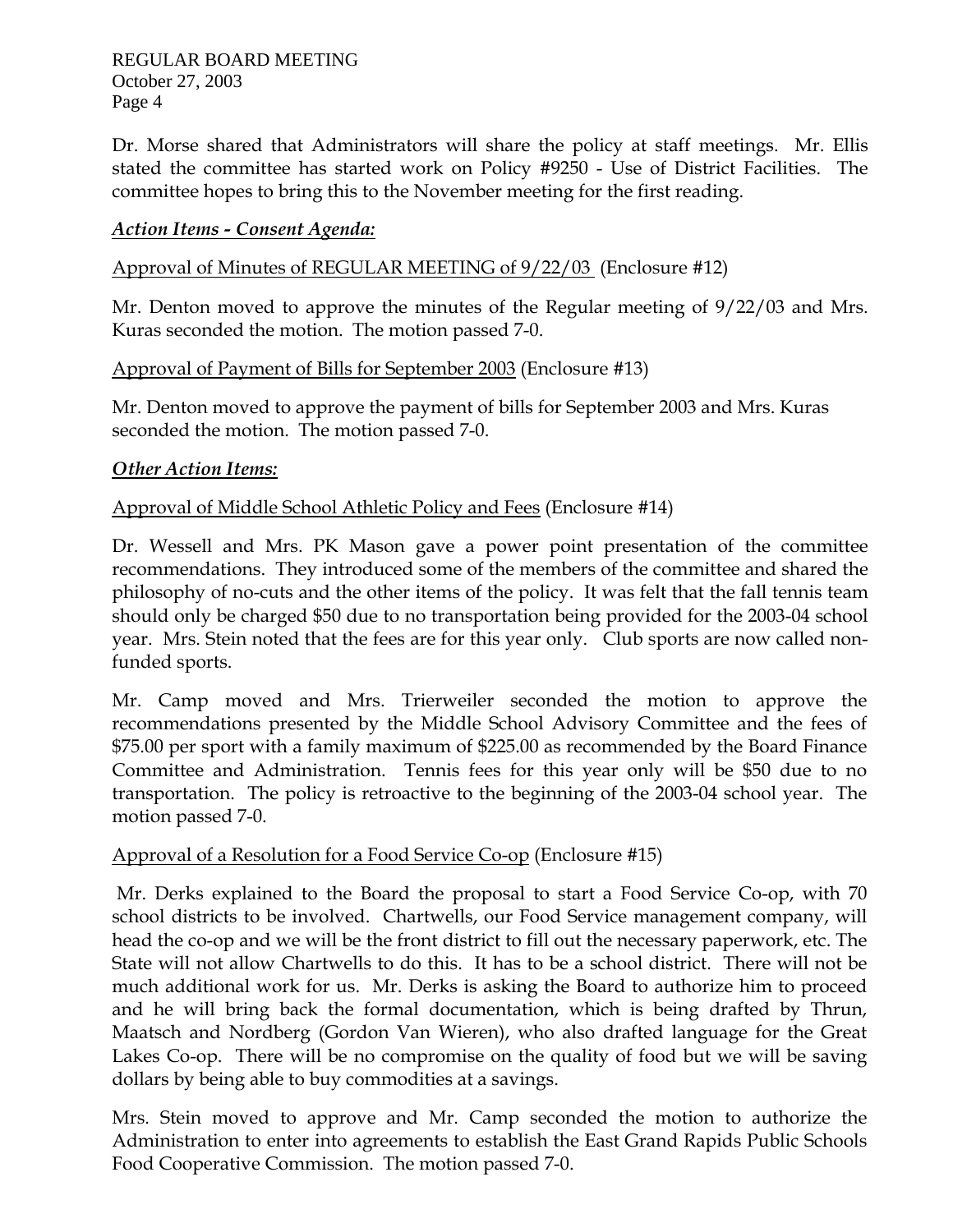#### REGULAR BOARD MEETING October 27, 2003 Page 5

### *Administrative Reports:*

### Superintendent

On-Line Policy Book Update (Goal #5) The On-Line Policy book has been implemented and is being used throughout the district. It is working very well.

## Assistant Superintendent for Instruction

Strategic Plan Update – Calendar and Survey Questions (Goal #1)

Mrs. Vettese gave a review of timeline. The survey will go out November 3rd to over 200 people. Three Focus Groups are planned with the staff group and community group meeting on November 18th, and the student group meeting on November 13th. Invitations for the Focus groups should go out this week. The Planning Committee will get all of the results and will begin meeting in January. Mr. Ellis suggested trying to get some recent graduates to be a part of the Student focus group. Everyone who volunteered will be involved in one way or another.

## Community Dialogue on Diversity

Mrs. Vettese passed out a handout showing results of the evaluation of the program. There is some good feedback. She is hoping to have a continuing dialogue and inviting Steve Robbins, when he is well.

## Assistant Superintendent for Business

## A. 2003-04 Finance Update

Our current budget is tracking very well. A further update will be given in November. Also in November the Board will need to adopt an amended budget. We do this every year. We have received our first State Aid payment, which came in at 9% when we have completed 33% of the year. The State is experiencing severe financial woes, probably the worst financial situation in over 30 years. There may be an executive order of around \$205/pupil. One-third of the total state budget deficit is in school aid. We will expect to see various solutions proposed from the state over the next 30 days. We do not want to react until we get better numbers, but there will be an impact. Why the problems at the state level? Net revenues have gone down, estimated to be flat for next year, and also Proposal A issues. Mr. Derks urges citizens to respond to the Legislative alert and let their representatives know to look at revenue at the state level. The Finance Committee and Budget Committee will have options to present to the Board when we know what the target will be.

# B. West Michigan Health Insurance Pool Update (Goal #2)

Mr. Derks distributed a copy of the Grand Rapids Press article about the Insurance Pool. At this time all the documentation is at the Insurance Commissioner's Office. Mr. Derks has received positive feedback at this point. Twenty districts are committed at this time. When he is given the green light, he will bring a recommendation to the Board for Administrators and non-union support staff to be involved.